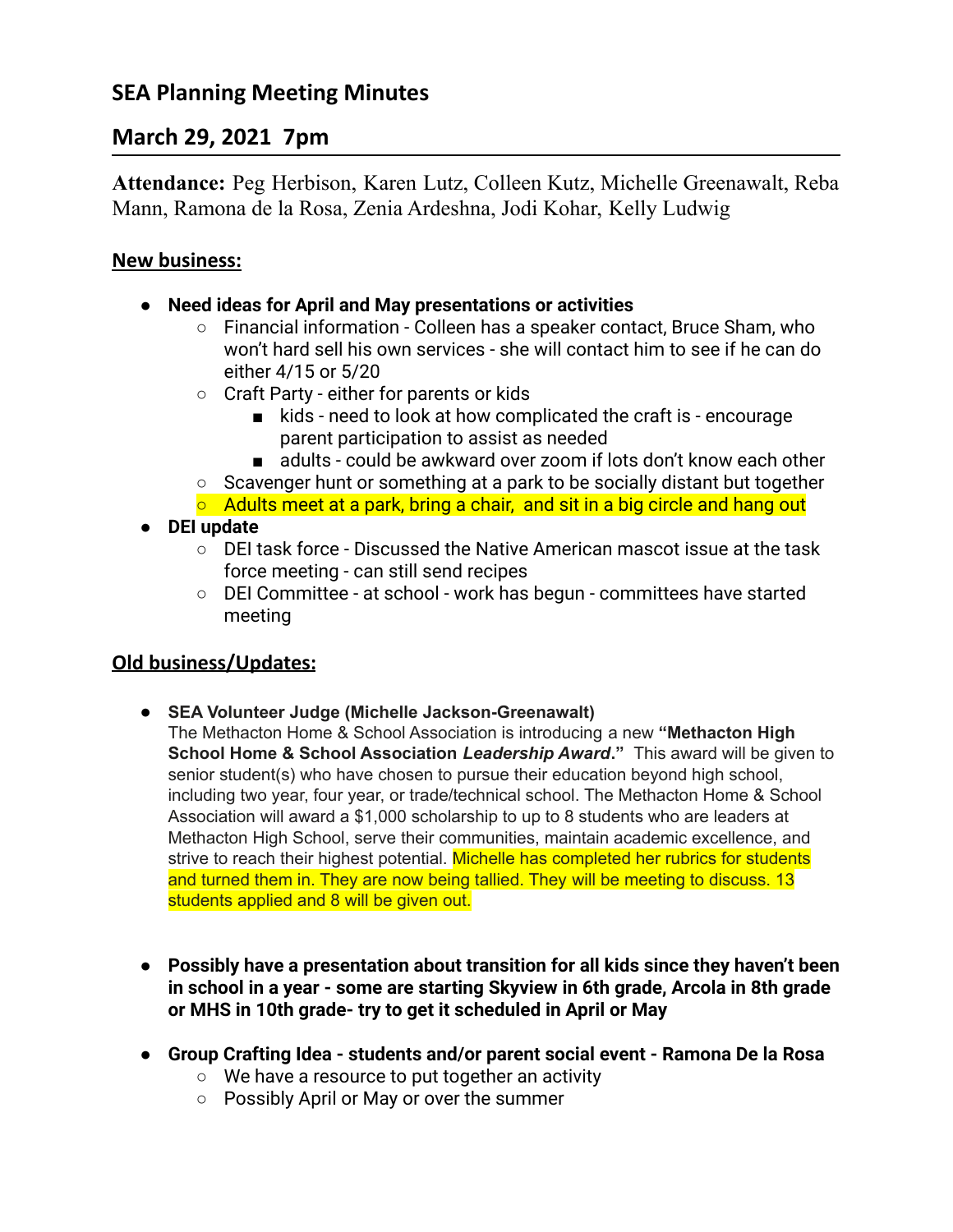- **● Unified Sports Update** Karen
	- Track has started practices
	- Meet dates
		- Methacton is hosting the first meet on 4/19, 3:30
		- $\blacksquare$  Upper Dublin 5/3, 3:30
		- Regional TBD
- **● Best Buddies Friendship Walk SATURDAY, MAY 22, 2021 AT 12 PM EDT**
	- Probably virtual
	- $\circ$  Might get a Methacton group together at the high school track with Best Buddies
- **● ESY**
	- The CCS speakers could do a session on ESY

### **Presentations/Events:**

- **1. Covid Compensatory Services presentation by Katie Metcalfe and Maria Vetter**
	- **Took place on 3/23/21**
	- **○ Was well attended 30 attendees**
	- **○ Thank you note- Peg will send contact information to Michelle**
- **2. Executive function -** Sandy **-** Sarah Ward
	- **○ March 25th 7-9pm**
	- Went very well
	- # of attendees- 158 registered; 82 attended
	- Contract needs to be paid within 15 days after the presentation- Bob sent the check out last Friday
- **3. Career Counselor K-12 (Kim Kulp) & Transition Coordinator (Nikki Brislin)**
	- **○ She will follow up with Nikki Brislin about a possible joint presentation for SEA - Update from Kim**
	- **○ Copy Nicholle Starson**
	- **○ Colleen hasn't heard from them so she will send an email asking them to pick a date for next year**
- **4. Parent social event -** will look at this at a future meeting possibly an outdoor, in-person event- fire pit with s'mores (Zenia's yard), movie night- possibly in April
	- Possibly a Zoom game night or a social with breakout room chats by school or by topic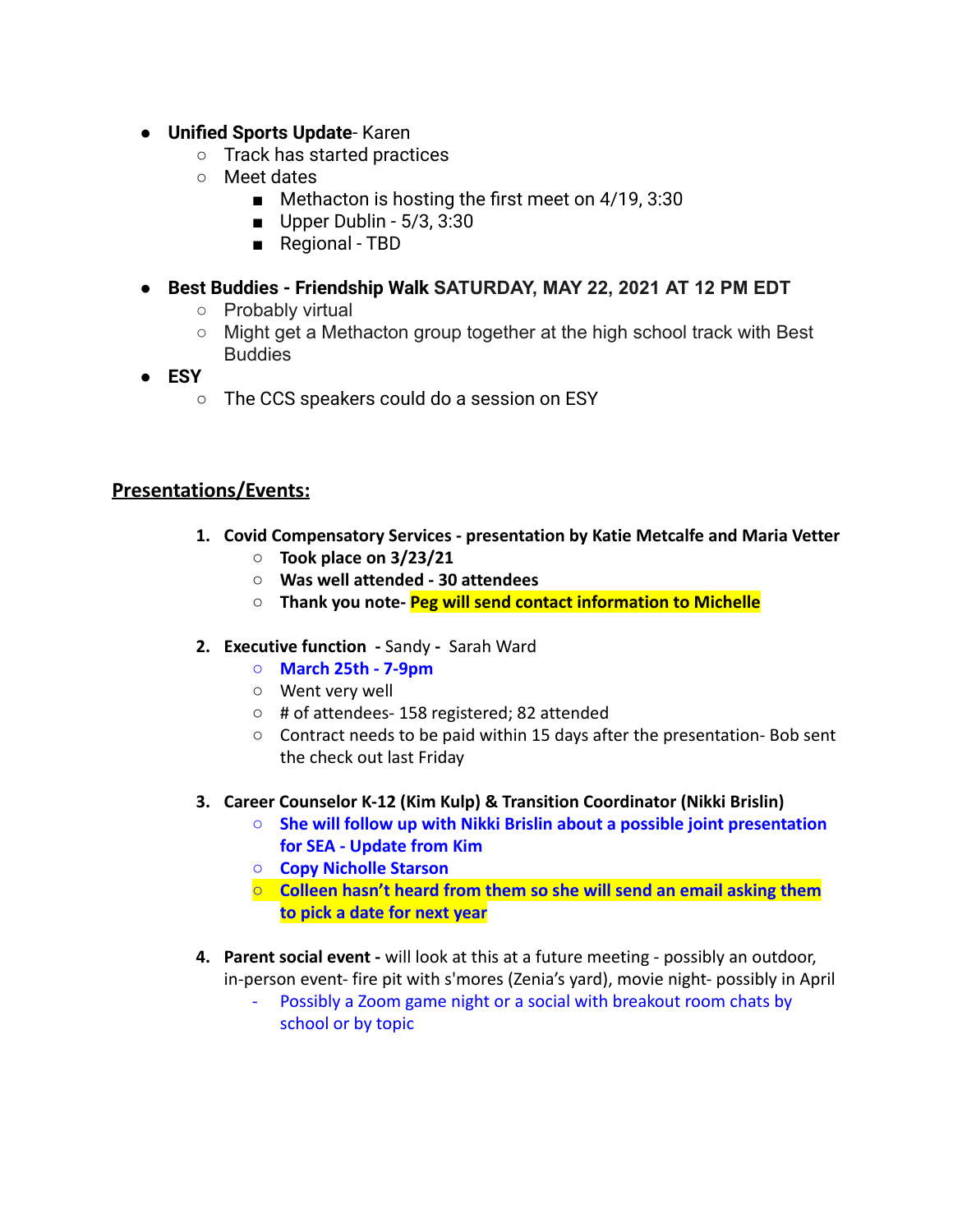- **5. ON HOLD: Virtual Event Ideas: dance/joke parties, crafts, show and tell, geocaching, games (separate by age group)-** possibly try to help our kids in the events that the H&S's are doing
	- Arcola did a fall virtual festival with scavenger hunt, bingo, and trivia

#### **6. ON HOLD: Follow up presentation by Ann Marie Licata**

○ Hold on this while we see how the collaboration inclusion meeting goes

**Possible dates**: third Thursdays: **4/15, 5/20 All virtual, all evening**

### **Budget:** Michelle, Treasurer

|            |      |                                                  |                                                                               | Subaccounts> |          |  | <b>SEA Ops</b> |          |                |
|------------|------|--------------------------------------------------|-------------------------------------------------------------------------------|--------------|----------|--|----------------|----------|----------------|
| Num.       | Date | <b>Description</b>                               | Category                                                                      |              | C-Date   |  | $D( - )$       | $C (+)$  | <b>Balance</b> |
|            |      | 7/01/20 OPENING BALANCE                          |                                                                               | c            | 06/30/20 |  |                |          | 2,515,43       |
| <b>ACH</b> |      | 8/13/20 Amazon Smiles Program                    | SEA: Donation Income: Smiles Pgm.                                             | c            | 08/31/20 |  |                | 6.34     | 2.521.77       |
| Xfer       |      | 10/19/20 SLF Funds for SEA Seminar               | SEA: Donation Income: SLF Donation<br><b>MCC:Donation Income:SLF Disburs.</b> |              | N/A      |  |                | 1.800.00 | 4.321.77       |
| <b>ACH</b> |      | 11/12/20 Amazon Smiles Program                   | SEA:Donation Income:Smiles Pgm.                                               |              | 11/30/20 |  |                | 19.17    | 4.340.94       |
| 123        |      | 11/26/20 Jacquelyn O'Malley (SEA speaker)        | SEA: Benefit of Member Exp.: Speaker                                          | c.           | 12/31/20 |  | 150.00         |          | 4,190.94       |
| <b>ACH</b> |      | 12/01/20 Benevity Fund                           | SEA: Donation Income: Benevity Fund                                           | c            | 12/31/20 |  |                | 95.20    | 4.286.14       |
| 127        |      | 2/04/21 Inclusive Schooling                      | SEA: Benefit of Member Exp.: Speaker                                          | c            | 02/28/21 |  | 500.00         |          | 3.786.14       |
| <b>ACH</b> |      | 2/22/21 Amazon Smiles Program                    | SEA: Donation Income: Smiles Pam.                                             | c            | 02/28/21 |  |                | 31.51    | 3.817.65       |
| 128        |      | 3/09/21 Sarah Ward (Exec. Function presentation) | SEA: Benefit of Member Exp.: Speaker                                          |              |          |  | 1.800.00       |          | 2.017.65       |
|            |      |                                                  |                                                                               |              |          |  |                |          | 2,017.65       |

### • Our SEA balance is \$2,017.65

#### **Fundraisers:**

- Moe's Box dinners?
- Collegeville bakery Jodi pizza kit sale- \$5 profit per kit- people paid by Venmo or check and delivery was outside at Eagleville - Michelle will check with Bob from MCC to see how we would use Venmo
	- If it doesn't work for this year, maybe around Halloween or Superbowl next year
- Virtual Fundraisers
- Clothing collection Karen Spring, 2021
- Fruit sale at holidays
- Corropolese dine and donate Peg
- Design a t-shirt or other items and sell them- kids submit art to use maybe do a mosaic of all of the art submitted